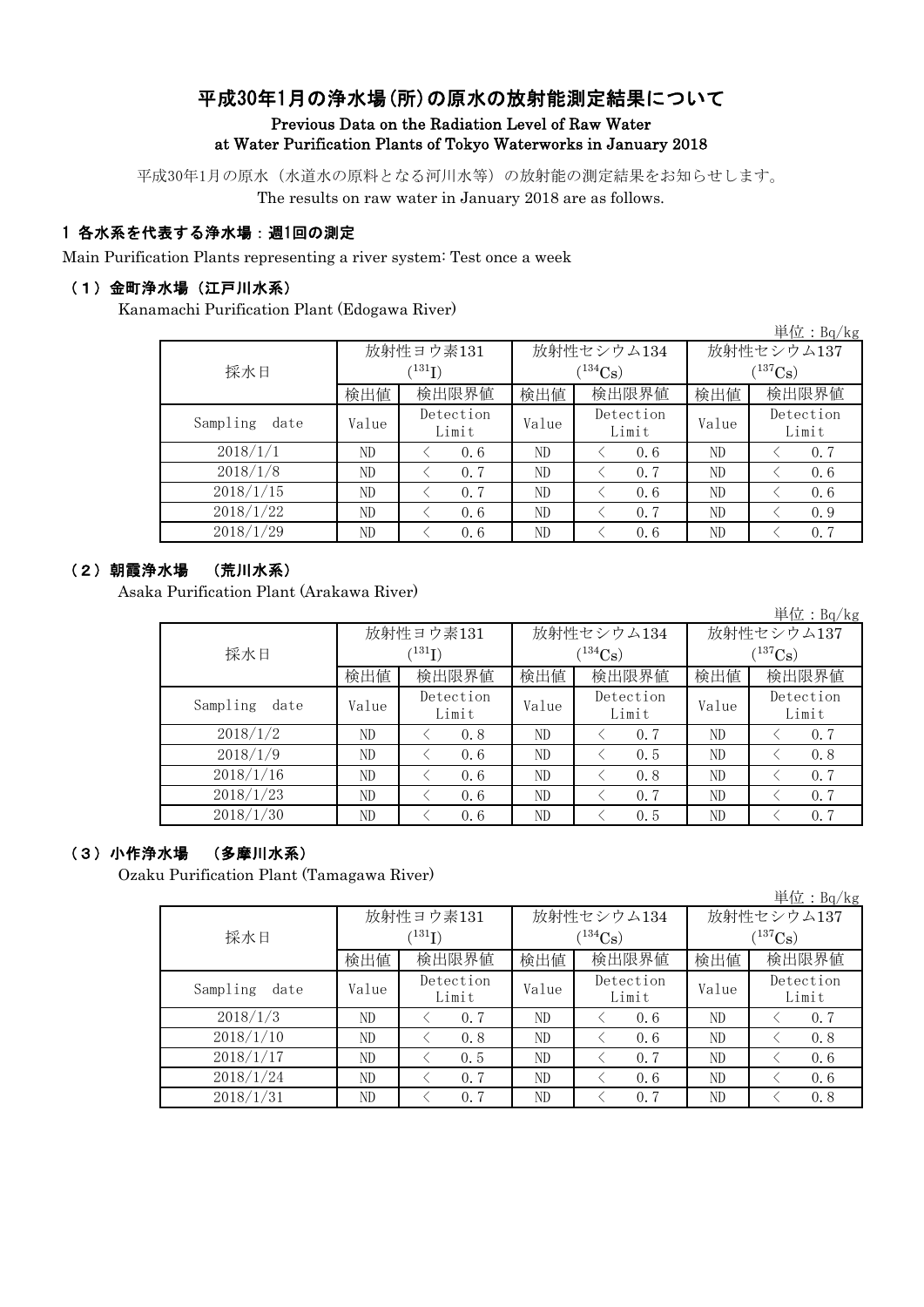# (4)東村山浄水場 (多摩川・荒川水系)

Higashi-murayama Purification Plant (Tamagawa・Arakawa River)

|                  |       |                            |       |                    |              | 単位: $Bq/kg$        |  |
|------------------|-------|----------------------------|-------|--------------------|--------------|--------------------|--|
|                  |       | 放射性ヨウ素131                  |       | 放射性セシウム134         | 放射性セシウム137   |                    |  |
| 採水日              |       | $^{\prime131} \mathrm{I})$ |       | $(134)$ Cs         | $(^{137}Cs)$ |                    |  |
|                  | 検出値   | 検出限界値                      | 検出値   | 検出限界値              | 検出値          | 検出限界値              |  |
| Sampling<br>date | Value | Detection<br>Limit         | Value | Detection<br>Limit | Value        | Detection<br>Limit |  |
| 2018/1/4         | ND    | 0.6                        | ND    | 0.7                | ND           | 0.9                |  |
| 2018/1/11        | ND    | 0.7                        | ND    | 0.7                | ND           | 0.7                |  |
| 2018/1/18        | ND.   | 0.7                        | ND    | 0.5                | ND           | 0.6                |  |
| 2018/1/25        | ND    | 0.8                        | ND    | 0.8                | ND           | 0.8                |  |

#### (5)長沢浄水場 (相模川水系)

Nagasawa Purification Plant (Sagamigawa River)

|                  |       |                    |       |                    |            | 単位: $Bq/kg$        |  |
|------------------|-------|--------------------|-------|--------------------|------------|--------------------|--|
|                  |       | 放射性ヨウ素131          |       | 放射性セシウム134         | 放射性セシウム137 |                    |  |
| 採水日              |       | $^{131}$ I)        |       | $134C_{\rm S}$     | $137C_8$ ) |                    |  |
|                  | 検出値   | 検出限界値              | 検出値   | 検出限界値              | 検出値        | 検出限界値              |  |
| Sampling<br>date | Value | Detection<br>Limit | Value | Detection<br>Limit | Value      | Detection<br>Limit |  |
| 2018/1/5         | ND    | 0.7                | ND    | 0.6                | ND         | 0.7                |  |
| 2018/1/12        | ND    | 0.7                | ND    | 0.7                | ND         | 0.7                |  |
| 2018/1/19        | ND    | 0.6                | ND    | 0.6                | ND         | 0.8                |  |
| 2018/1/26        | ND    | 0.7                | ND    | 0.6                | ND         | 0, 7               |  |

## 2 その他の主要浄水場:概ね月1回の測定

Other Main Purification Plants: Test mostly once a month

|                     |                            |                  |       |                          |                    |                             |       |              |                            |           | 単位:Bq/kg           |
|---------------------|----------------------------|------------------|-------|--------------------------|--------------------|-----------------------------|-------|--------------|----------------------------|-----------|--------------------|
| 浄水所                 | 採水日<br>水源                  |                  |       | 放射性ヨウ素131<br>$(^{131}I)$ |                    | 放射性セシウム134<br>$(^{134}Cs)$  |       |              | 放射性セシウム137<br>$(^{137}Cs)$ |           |                    |
|                     |                            |                  | 検出値   |                          | 検出限界値              | 検出値<br>検出限界値                |       | 検出値          |                            | 検出限界値     |                    |
| Monitoring<br>point | Water<br>resource          | Sampling<br>date | Value |                          | Detection<br>Limit | Detection<br>Value<br>Limit |       |              | Value                      |           | Detection<br>Limit |
| 三郷<br>Misato        | 江戸川水系<br>Edogawa<br>River  | 2018/1/10        | ND    | $\langle$                | 0.7                | ND                          | $\lt$ | 0.6          | ND                         | $\langle$ | 0.8                |
| 三園<br>Misono        | 荒川水系<br>Arakawa<br>River   | 2018/1/10        | ND    | $\lt$                    | 0.6                | ND                          | $\lt$ | 0.6          | ND                         | $\langle$ | 0.7                |
| 境<br>Sakai          | 多摩川水系<br>Tamagawa<br>River | 2018/1/10        | ND    | $\lt$                    | 0.7                | ND                          | $\lt$ | $\mathbf{1}$ | ND                         | $\lt$     | 0.7                |
| 砧<br>Kinuta         | 多摩川水系<br>Tamagawa<br>River | 2018/1/10        | ND    | $\langle$                | 0.9                | ND                          | $\lt$ | 0.8          | ND                         | $\lt$     |                    |
| 砧下<br>Kinutashimo   | 多摩川水系<br>Tamagawa<br>River | 停止中              |       | $\langle$                |                    |                             | $\lt$ |              |                            | $\langle$ |                    |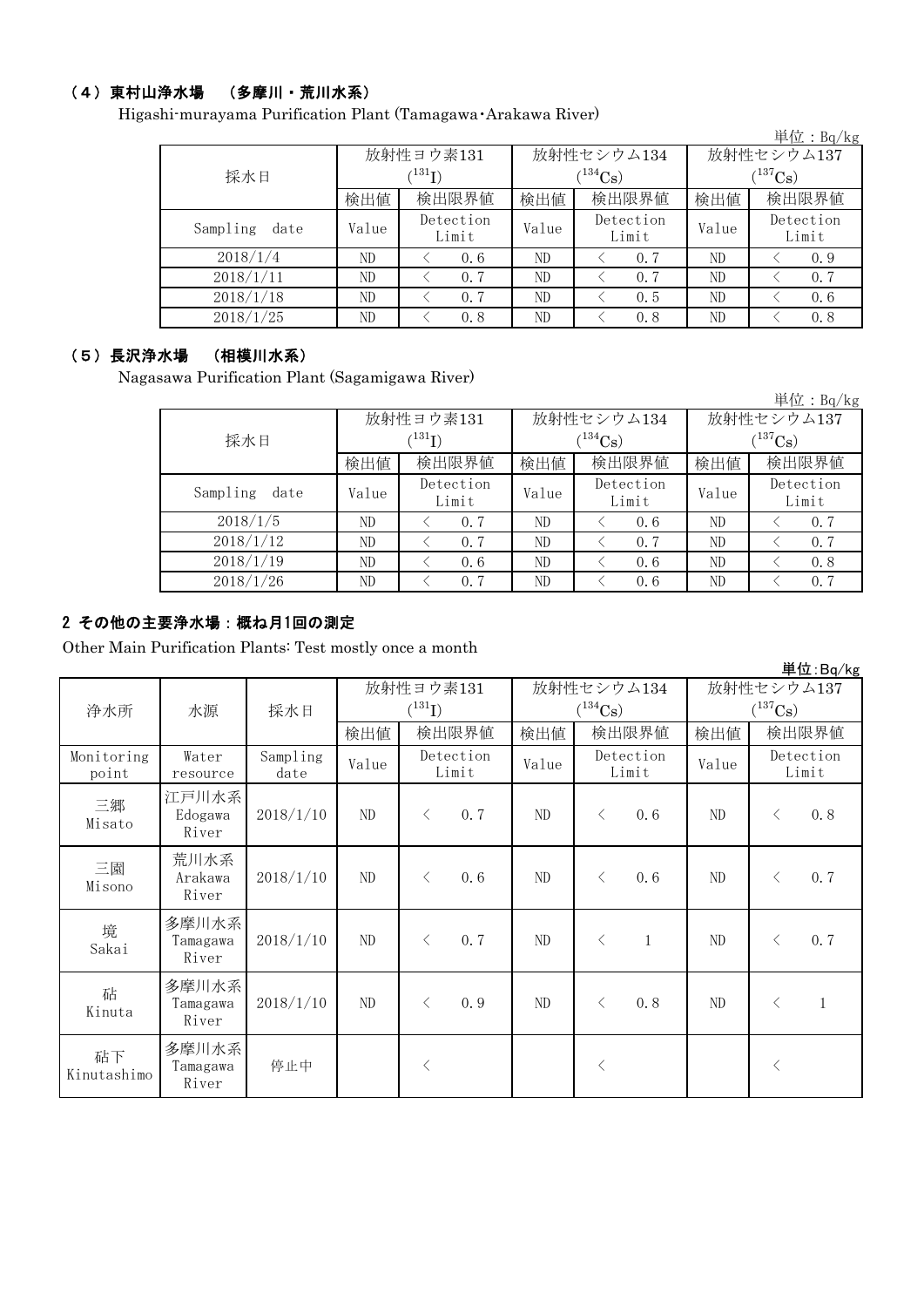### 3 多摩地区等の表流水・伏流水・浅井戸を水源とする浄水所:概ね月1回の測定

Water purification plants using surface water, subsoil water, or shallow well water in Tama Area: Test mostly once a month

| 単位: Bq/kg        |                  |       |                      |       |                       |              |                    |  |  |  |
|------------------|------------------|-------|----------------------|-------|-----------------------|--------------|--------------------|--|--|--|
|                  |                  |       | 放射性ヨウ素131            |       | 放射性セシウム134            | 放射性セシウム137   |                    |  |  |  |
| 浄水所              | 採水日              |       | $({}^{131}\text{I})$ |       | $(^{134}\mathrm{Cs})$ | $(^{137}Cs)$ |                    |  |  |  |
|                  |                  | 検出値   | 検出限界値                | 検出値   | 検出限界値                 | 検出値          | 検出限界値              |  |  |  |
| Monitoring point | Sampling<br>date | Value | Detection<br>Limit   | Value | Detection<br>Limit    | Value        | Detection<br>Limit |  |  |  |
| 戸倉<br>Tokura     | 2018/1/11        | ND    | 0.8<br>$\lt$         | ND    | 0.8<br>$\lt$          | $\rm ND$     | 0.7<br>$\langle$   |  |  |  |
| 深沢<br>Fukasawa   | 2018/1/11        | ND    | 0.7<br>$\lt$         | ND    | $\lt$<br>0, 7         | $\rm ND$     | 0.6<br>$\langle$   |  |  |  |
| 日原<br>Nippara    | 2018/1/18        | ND    | 0, 7<br>$\lt$        | ND    | 0.5<br>$\lt$          | $\rm ND$     | 0.8<br>$\langle$   |  |  |  |
| 氷川<br>Hikawa     | 2018/1/18        | ND    | 0.6<br>$\lt$         | ND    | 0.7<br>$\lt$          | ND           | 0.8<br>$\lt$       |  |  |  |
| 小河内<br>Ogouchi   | 2018/1/24        | ND    | 0.7<br>$\lt$         | ND    | 0.7<br>$\lt$          | ND           | 0.6<br>$\lt$       |  |  |  |
| ひむら<br>Himura    | 2018/1/24        | ND    | 0.5<br>$\langle$     | ND    | 0.9<br>$\langle$      | $\rm ND$     | 0.8<br>$\lt$       |  |  |  |
| 棚沢<br>Tanasawa   | 2018/1/25        | ND    | 0.8<br>$\langle$     | ND    | 0.6<br>$\lt$          | $\rm ND$     | 0.7<br>$\langle$   |  |  |  |
| 大丹波<br>0taba     | 2018/1/25        | ND    | 0.7<br>$\lt$         | ND    | 0.7<br>$\lt$          | $\rm ND$     | 0.7<br>$\lt$       |  |  |  |

#### <表流水を水源とする浄水所> <surface water>

#### <伏流水を水源とする浄水所> <subsoil water>

単位:Bq/kg 検出値 | 検出限量 | 検出限界値 | 検出値 | 検出限界値 Sampling date  $V$ alue  $V$ <sup>Detection</sup> Value  $V$  $2018/1/4$  ND  $\leq$  0.9 ND  $\leq$  0.8 ND  $\leq$  0.8  $2018/1/4$  ND < 0.7 ND < 0.5 ND < 0.7 2018/1/15 ND < 0.8 ND < 0.5 ND < 0.6  $2018/1/22$  ND < 0.8 ND < 0.6 ND < 0.7  $2018/1/22$  ND < 0.6 ND < 0.7 ND < 0.7 2018/1/30 ND  $\left\{ \begin{array}{ccc} 0.8 & N_{\text{D}} \\ 0.8 & N_{\text{D}} \end{array} \right.$   $\left\{ \begin{array}{ccc} 0.5 & N_{\text{D}} \\ N_{\text{D}} \end{array} \right.$   $\left\{ \begin{array}{ccc} 0.7 & N_{\text{D}} \\ N_{\text{D}} \end{array} \right.$ 2018/1/30 ND < 0.7 ND < 0.8 ND < 0.7 二俣尾 Futamatao 成木 Nariki 放射性ヨウ素131  $(^{131}\text{I})$ 高月 Takatsuki 日向和田 Hinatawada 放射性セシウム137  $(^{137}\text{Cs})$ 放射性セシウム134  $(^{134}Cs)$ Detection Limit Monitoring point Detection Limit Detection Limit 浄水所 | 採水日 沢井第一 Sawaidaiichi 千ヶ瀬第二 Chigasedaini 御岳山 Mitakesann